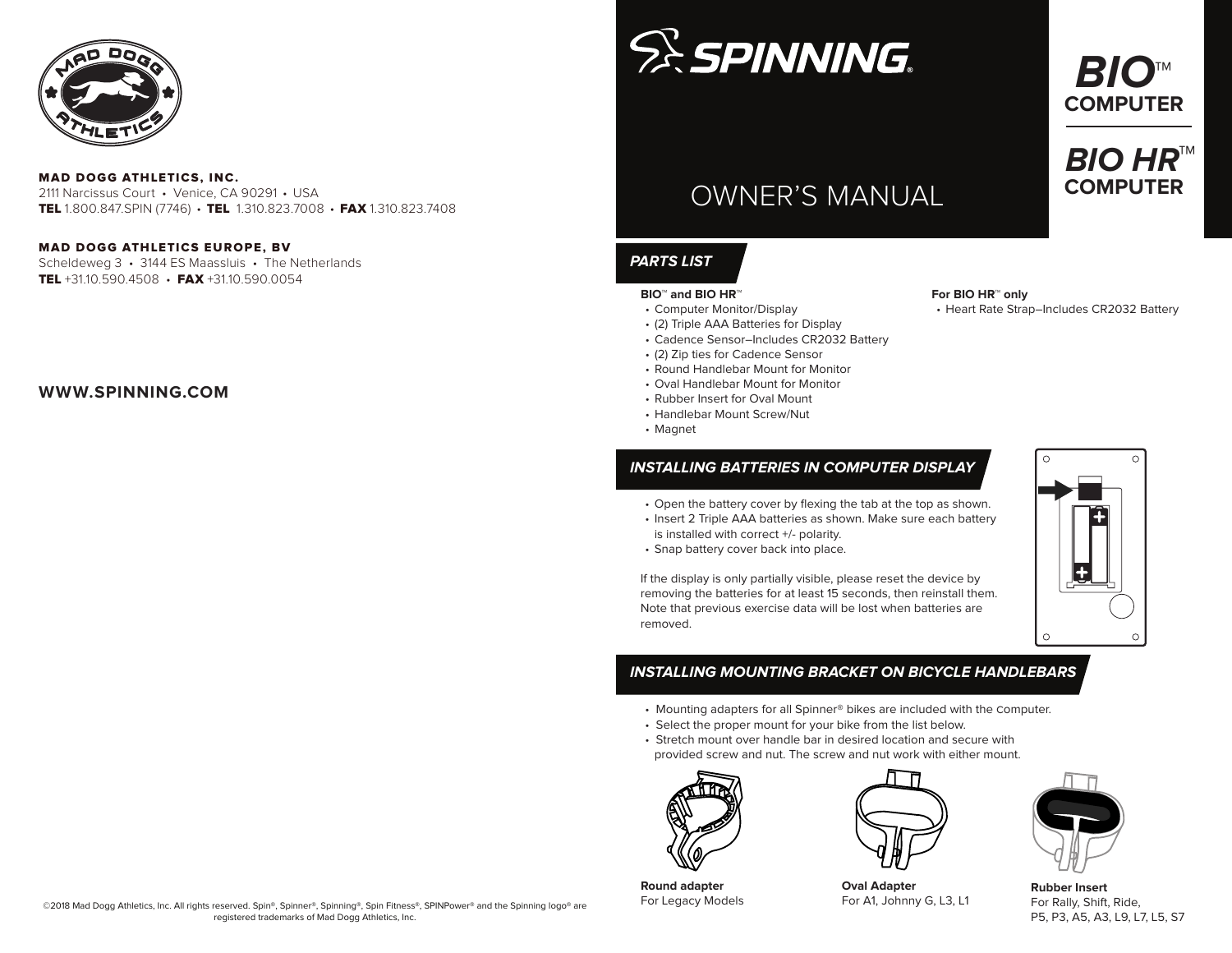#### **INSTALLING THE COMPUTER TO MOUNTING BRACKET**

Align slot on the bottom of the computer display with mounting bracket and slide into place.

**NOTE: Display installs from the front of the bike towards the rear.**

#### **CADENCE SENSOR SETUP AND INSTALLATION**

#### **Battery Installation**

Install CR2032 Coin Cell Battery into sensor body. **Note:** The positive side with writing must face out. Insert cover and rotate closed using a coin or similar tool. To verify proper battery installation or check for a charged battery, push the test button. If a green LED lights up, the sensor is ready for use.



#### **Testing the Connection**

To test the connection between the sensor and the magnet, first place the computer and sensor in close proximity. Wave the magnet passed the corner of the sensor a few times to verify that the computer reads both the time and cadence (measured in RPM). If the computer does not read the cadence, ensure that the batteries were properly installed in both the computer and the sensor.

#### **Mounting to Bike**

Find a suitable location to mount the sensor on the rear of the left fork blade. Install the zip ties (as shown below) through the cadence sensor, wrapping around the fork blade and securing back to sensor. Tighten zip ties so that cadence sensor is securely mounted, trimming off excess.



#### **Magnet Installation**

- Some Spinner bike models come with a magnet pre-installed on the flywheel. Make sure the sensor lines up with the magnet on the flywheel prior to securing the zip ties.
- For all other models: install provided magnet to left face of flywheel by peeling off adhesive backing and adhering to flywheel. Make sure that flywheel surface is clean and free of grease or dust before installing. Magnet must be installed so that it passes by the "S" symbol on the cadence sensor.

#### **Sensor Adjustment**

• Magnet must pass by the "S" symbol on the cadence sensor and be 5 mm (.2 in.) or less from the sensor. If required, raise/lower/rotate cadence sensor so that magnet passes with the "S" indication on sensor each flywheel revolution.



#### **HEART RATE STRAP SETUP**

- Slide the provided CR2032 coin cell battery into the compartment on the heart rate strap.
- The positive side must face toward the outside of the compartment (writing on battery should be visible).
- Install battery cover and rubber O-ring and rotate closed using a coin or other similar tool.
- Battery cover must be securely closed and should be oriented as shown in the picture to prevent sweat and moisture from entering the strap.





#### **HEART RATE STRAP USE**

- Before use, moisten electrodes in the location shown above to improve transmission.
- Position the heart rate strap as shown and adjust elastic strap for a secure and comfortable fit.
- If the heart rate strap is installed and functioning properly the red LED indicator will flash.







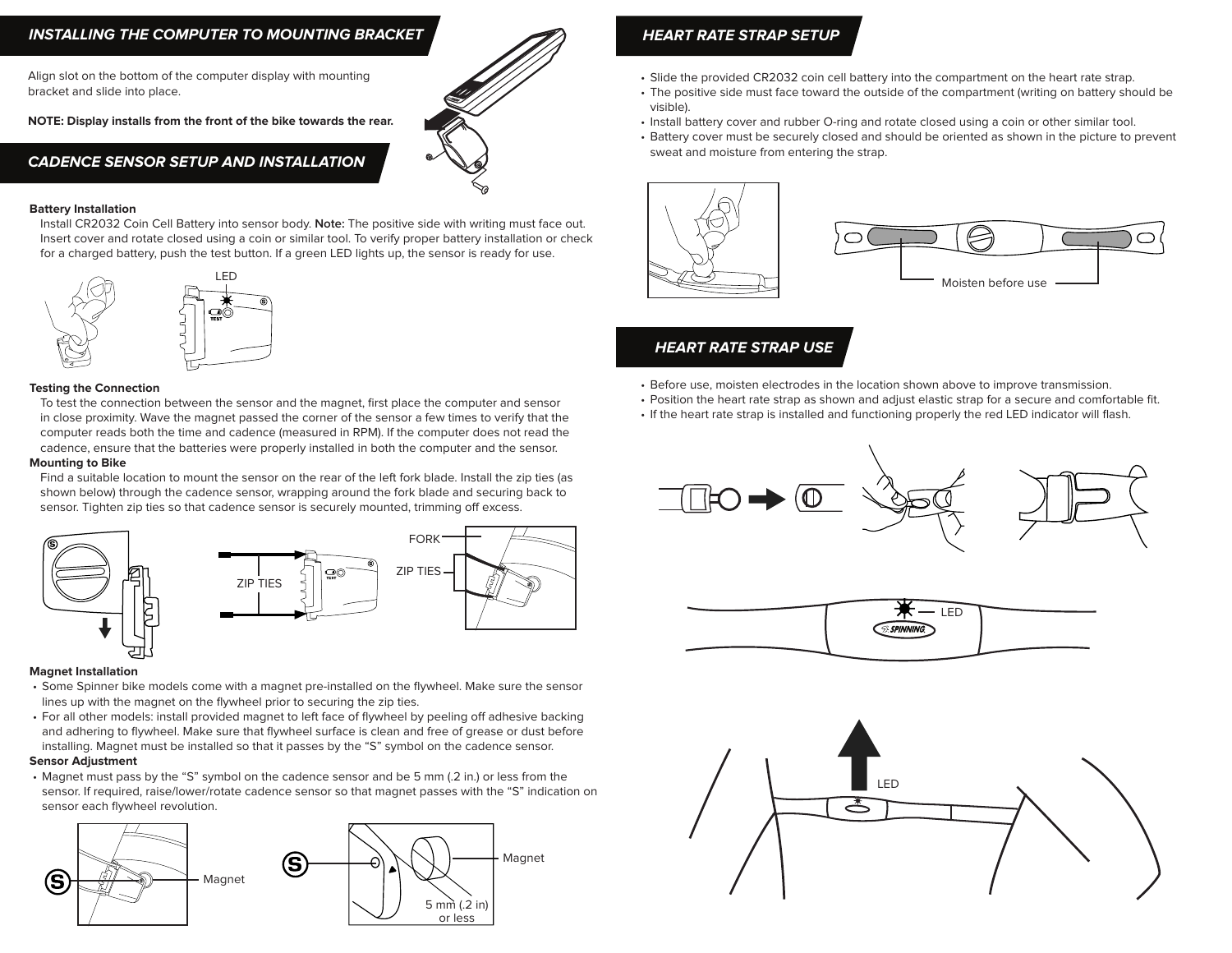



**CALORIES (KCAL)**

**RPM (CADENCE)**  CURRENT → MAX → AVG

**TIME** TIME OF RIDE → COUNTDOWN



CURRENT → MAX → AVG **DISTANCE**  CURRENT → COUNTDOWN

CURRENT → MAX → AVG **DISTANCE**  CURRENT → COUNTDOWN

# **BIO™ BIO HR™**



#### **Auto Start/Stop**

Monitor automatically starts when exercise begins and automatically turns off 4 minutes after exercise stops at which time all exercise data willl be erased.

#### **Countdown Timer**

- If desired, the exercise interval can be set using time or distance.
- If no exercise interval is set then ride time and distance will count up from zero.

#### **Setting Countdown Functions**

#### **Time**

- Select Mode "M" key once (time will be flashing).
- Use ▲ or ▼ arrows to set time, ▲ arrow will add time in 5-minute increments and ▼ arrow will subtract time in 5-minute increments to set time.
- Once desired time is achieved, select Mode "M" key again.
- Once exercise begins, time will count down from selected time to zero.

#### **Distance**

- Select Mode "M" key twice (distance will be flashing).
- ▲ arrow will add 1 mile to distance and ▼ arrow will subtract 1 mile from distance.
- Once desired distance is achieved, select Mode "M" key again.
- Once exercise begins, distance will count down from selected distance to zero.
- To change between miles and kilometers, remove one battery, select the Mode "M" key while reinserting the battery. The distance unit will switch between miles and kilometers.

#### **Alternating Display Between Cal/Pulse and Speed/Distance**

During exercise pushing the ▼ arrow will toggle the first and third lines of the display between 1-Cal/3-Speed and 1-Pulse/3-Distance respectively.

#### **MAX/Avg/Current RPM, Speed and Pulse**

- If Cal and Speed are displayed on the first and third line respectively then the ▲ arrow can be used to toggle RPM and Speed displays between Max/Avg/Current respectively.
- If Pulse and Distance are displayed on the first and third line respectively then the ▲ arrow can be used to toggle the Pulse and RPM display between MAX/AVG/Current respectively.

#### **Auto Start/Stop**

Monitor automatically starts when exercise begins and automatically turns off 4 minutes after exercise stops at which time all exercise data willl be erased.

#### **Countdown Timer**

- If desired, the exercise interval can be set using time or distance.
- If no exercise interval is set then ride time and distance will count up from zero.

#### **Setting Countdown Functions**

#### **Time**

- Select Mode "M" key once (time will be flashing).
- Use ▲ or ▼ arrows to set time, ▲ arrow will add time in 5-minute increments and ▼ arrow will subtract time in 5-minute increments to set time.
- Once desired time is achieved, select Mode "M" key again.
- Once exercise begins, time will count down from selected time to zero.

#### **Distance**

- Select Mode "M" key twice (distance will be flashing).
- ▲ arrow will add 1 mile to distance and ▼ arrow will subtract 1 mile from distance.
- Once desired distance is achieved, select Mode "M" key again.
- Once exercise begins, distance will count down from selected distance to zero.
- To change between miles and kilometers, remove one battery, select the Mode "M" key while reinserting the battery. The distance unit will switch between miles and kilometers.

#### **Alternating Display Between Speed and Distance**

During exercise pushing the ▼ button will alternate the third line of the display between speed and distance.

#### **Max/Avg/Current RPM and Speed**

During exercise the ▲ arrow can be used to toggle the RPM and speed displays to show maximum, average and current as desired.